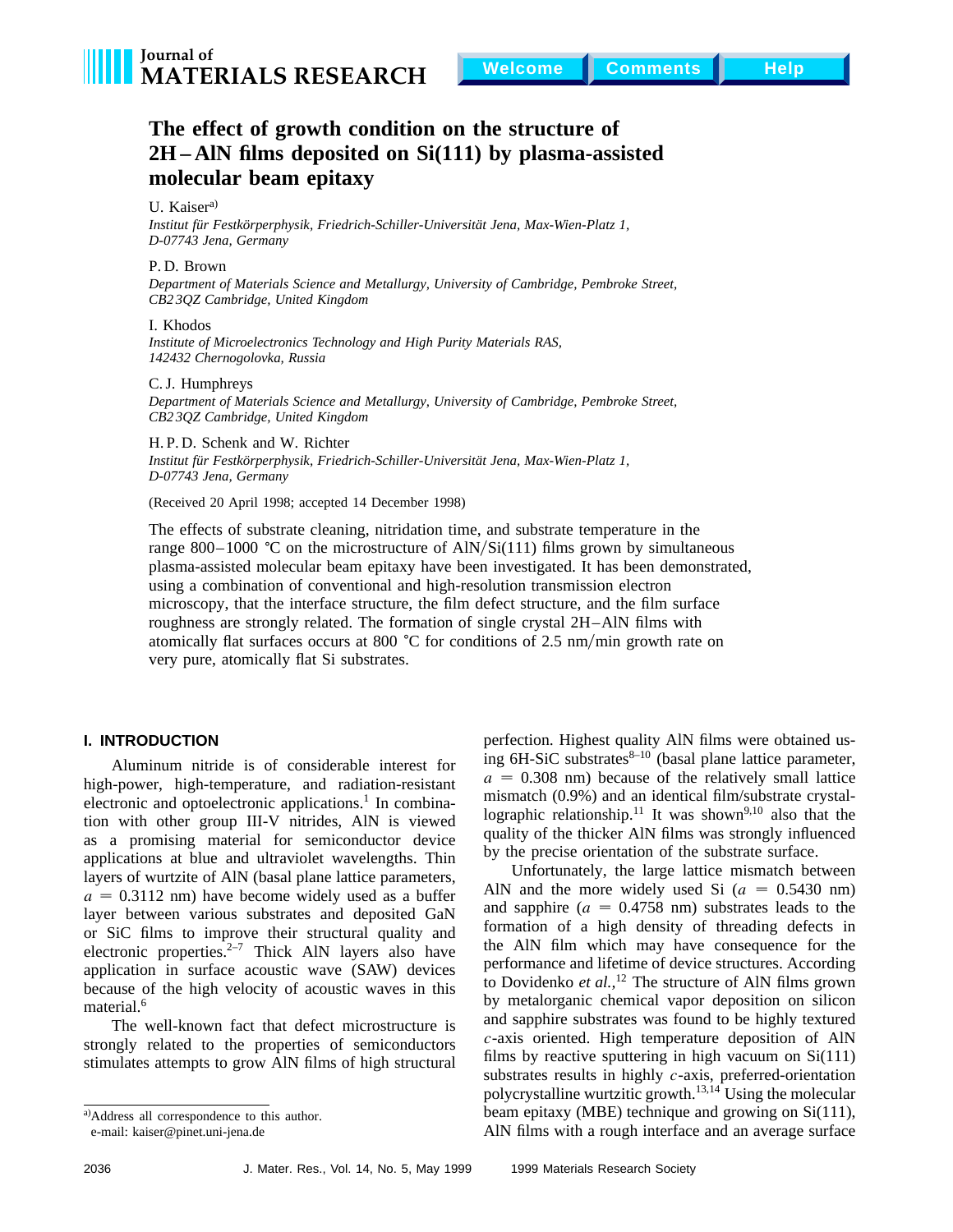roughness (rms) of 48 nm were obtained by Sanchez-Garcia *et al.*,<sup>20</sup> while a sharp interface between the AlN layer and Si(111) was reported by Bourret *et al.*<sup>21</sup>

The processing of substrate surfaces is of great importance for the subsequent nucleation and growth of high quality films. For the case of  $AlN/Si$ , controlled exposure of the substrate to a nitrogen plasma before the start of layer growth activates surface reactions which define a suitable template for continued layer growth. Similarly, the process of nitridation is generally used to prepare sapphire and GaAs substrates, prior to the deposition of III-V nitrides, with the formation of thin  $AlN^6$  and GaN layers, respectively.<sup>15</sup> Indeed, the nitridation of a substrate surface can hardly be avoided when using a plasma enhanced deposition technique for nitride growth. To the best of our knowledge, a timecontrolled study of the nitridation of Si has not been reported to date.

This work is primarily concerned with the influence of substrate cleaning procedures and nitridation time on the initial formation and subsequent evolution of crystalline AlN thin films. In addition, we report on the influence of a range of growth parameters, including substrate temperature and growth rate, on the quality of the AlN overlayers, as examined using a combination of conventional and high resolution transmission electron microscopy (TEM) and atomic force microscopy (AFM).

### **II. EXPERIMENTAL**

AlN films were grown on Si(111) substrates by MBE using thermally evaporated aluminum and an rf-plasma excited nitrogen gas as described fully elsewhere.<sup>16</sup> Two different *ex situ* processes of wet chemical cleaning of the Si-substrate were compared, first according to the modified RCA method $17$  and second after Ishizaka and Shiraki.<sup>18</sup> The latter cleaning method will be called the Shiraki method in this paper. The main difference between these two methods is that after the RCA process the Si surface is hydrogen-terminated, whereas the Shiraki method produces an oxygen passivation. In contrast to the hydrogen termination, the oxygen termination is completely removable by substrate heating at the substrate temperatures used. Substrates were held at the growth temperature and then exposed to a flow of activated nitrogen from the plasma source for varying times before the shutter of the aluminum evaporator was opened and layer growth initiated. For all samples a flux rate ratio of  $A1/N$  close to 1:1 was established. The influence of substrate temperature in the range 800 up to 1000 °C and that of growth rate from 1 to 5.5 nm/ min were examined. The surface topography and rmsroughness of the films were investigated using AFM under ambient conditions in contact mode. Samples for TEM examination both in plan view and cross section were prepared using standard techniques and investigated using JEOL JEM-1200, JEM-2000FX, and JEM-4000EX transmission electron microscopes.

### **III. RESULTS AND DISCUSSION**

# **A. Growth on RCA cleaned substrates**

An AlN film was grown at 1000 °C on an RCA cleaned Si(111) substrate nitrided for 300 s before growth (specimen 1, Table I). As shown in Fig. 1, the resultant deposit comprises columnar AlN grains. The AlN grains visible in strong contrast are generally loosely spaced [Fig. 1(a)]. No evidence for Si between adjacent crystalline AlN columns was found by EDX measurements. The amorphous-like contrast seen in Fig. 1(b) between adjacent grains is presumed to arise from AlN columns which are far from the Bragg position. The higher magnified image of Fig. 1(c) recorded at the epilayer/substrate interface shows a rough substrate surface, an  $\sim$  5 nm thick amorphous layer between the Si substrate and the AlN overlayer, and a thin transition zone with the formation of small misoriented grains in the very early stages of growth. Misorientation of these small interfacial grains is associated with the roughness at the substrate surface. An amorphous  $Si<sub>3</sub>N<sub>4</sub>$  layer is presumed to be created at the interface following the reaction of Si with nitrogen. The columnar grains are strongly oriented with the *c*-axis in the growth direction, i.e., with  $[0002]$ AlN  $\parallel$  [111]Si, as demonstrated by the [110] selected area diffraction pattern of Fig.  $1(d)$  which covers an area of about 20  $\mu$ m<sup>2</sup> at the interface. However, there are huge misorientations in the plane of growth of about  $30^{\circ}$  as shown by diffraction patterns recorded from a plan-view sample foil [Fig. 1(e)]. The grain size is typically 110 nm and the upper surface is strongly faceted [Fig. 1(a)]. The AFM image of the resultant growth surface [Fig. 2(a)] additionally demonstrates that some grains are randomly elongated in the *c*-plane. A high rms-roughness of 8 nm for this  $1000 \times 1000$  nm area was found.

Using the same nitridation time of 300 s prior to growth and decreasing the growth temperature to 800  $^{\circ}$ C (specimen 2) led to the formation of a similar columnar structure to that of Fig. 1, with an  $\sim$  5 nm thick amorphous layer still being present at the epilayer/substrate interface. Considerable in-plane misorientation of the growth columns was again observed, with an even larger misorientation for a 100 nm layer of faulted material adjacent to the substrate. The columnar grains shown in the AFM image of Fig. 2(b) are all about the same size of 75 nm diameter. Both grain size and layer roughness have decreased as compared with the growth at 1000 °C (Table I).

A shorter 60 s nitridation time (specimen 3), using the same growth temperature of  $800\text{ °C}$ , acted to pro-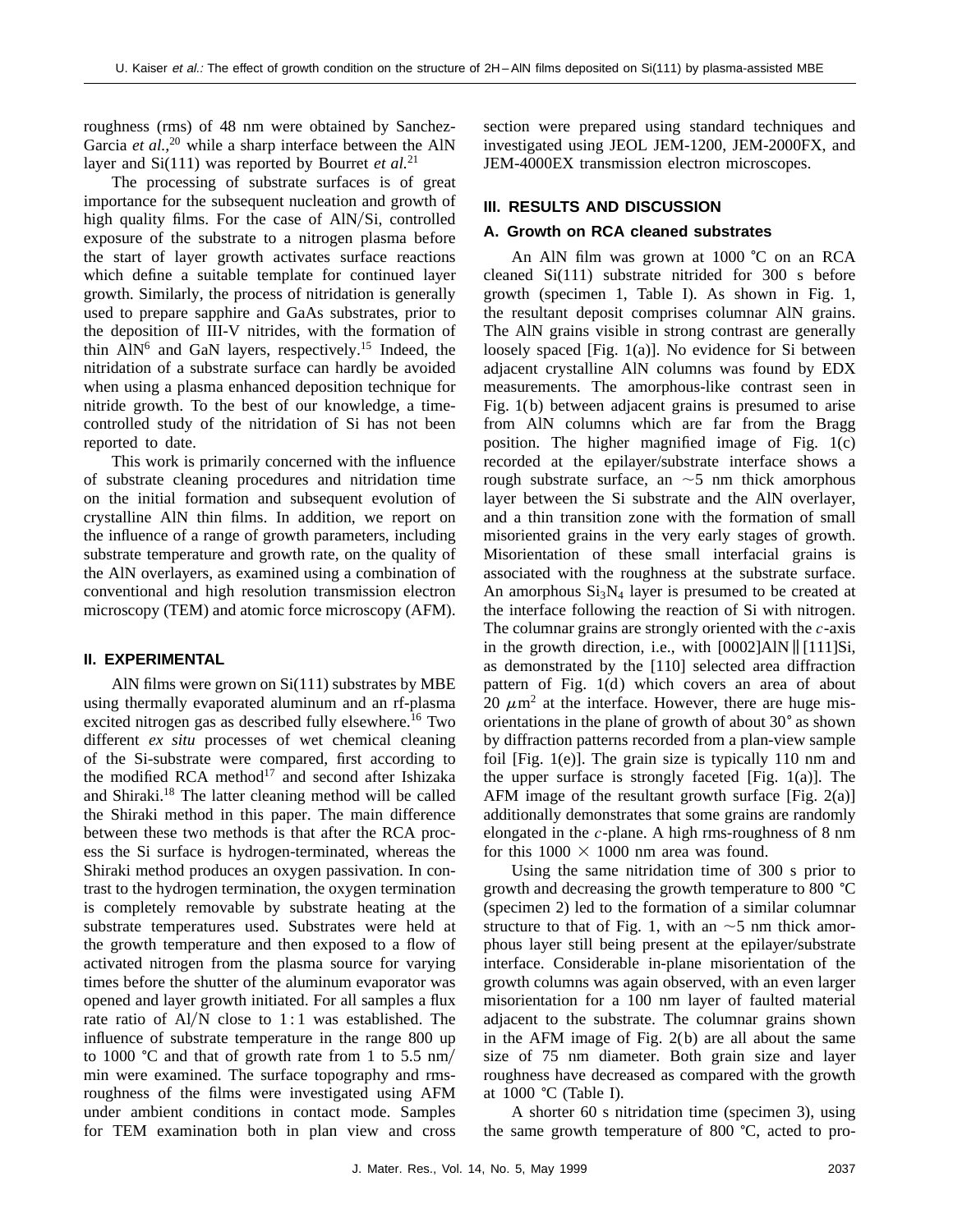|                                         | Specimen 1                                                                                                  | Specimen 2                                                                                                  | Specimen 3                                                                                                             | Specimen 4                                                        | Specimen 5                                                        | Specimen 6                                                                 |
|-----------------------------------------|-------------------------------------------------------------------------------------------------------------|-------------------------------------------------------------------------------------------------------------|------------------------------------------------------------------------------------------------------------------------|-------------------------------------------------------------------|-------------------------------------------------------------------|----------------------------------------------------------------------------|
| Substrate<br>cleaning                   | <b>RCA</b>                                                                                                  | <b>RCA</b>                                                                                                  | <b>RCA</b>                                                                                                             | <b>RCA</b>                                                        | Shiraki                                                           | Shiraki                                                                    |
| Substrate<br>temp. $(^{\circ}C)$        | 1000                                                                                                        | 800                                                                                                         | 800                                                                                                                    | 800                                                               | 800                                                               | 850                                                                        |
| Nitridation<br>time(s)                  | 300                                                                                                         | 300                                                                                                         | 60                                                                                                                     | 10                                                                | 10                                                                | 10                                                                         |
| Growth rate<br>(nm/min)                 | 1                                                                                                           | 1                                                                                                           | $\mathbf{1}$                                                                                                           | 5.5                                                               | 2.5                                                               | 2.5                                                                        |
| Thickness of<br>amorphous<br>layer (nm) | $4 - 6$                                                                                                     | 5                                                                                                           | $2 - 3$                                                                                                                | $\sim$ 1.<br>partial<br>coverage                                  | $\mathbf{0}$                                                      | $\boldsymbol{0}$                                                           |
| Layer micro-<br>structure               | Columnar<br>grains                                                                                          | Columnar<br>grains                                                                                          | Columnar grains                                                                                                        | Epitaxial                                                         | Threading<br>dislocations<br>and growth<br>hillocks               | Threading<br>dislocations,<br>growth hillocks,<br>and platelets            |
| Orientation<br>relation-<br>ship        | $c$ -axis<br>oriented<br>along<br>the growth<br>direction;<br>misorienta-<br>tion in the<br>growth<br>plane | $c$ -axis<br>oriented<br>along<br>the growth<br>direction;<br>misorienta-<br>tion in the<br>growth<br>plane | [0001]AlN    [111]Si<br>and<br>$[1\overline{2}10]$ AlN $\parallel$ [110]Si,<br>small misorientation<br>in growth plane | [0001]AlN    [111]Si<br>and<br>$[1\overline{2}10]$ AlN    [110]Si | [0001]AlN    [111]Si<br>and<br>$[1\overline{2}10]$ AlN    [110]Si | [0001]AlN    [111]Si<br>and<br>$[1\overline{2}10]$ AlN $\parallel$ [110]Si |
| Mean grain<br>size (nm)                 | 110                                                                                                         | 75                                                                                                          | 40                                                                                                                     | 80                                                                | Single crystal                                                    | Single crystal                                                             |
| rms-<br>roughness<br>(nm) <sup>a</sup>  | 8                                                                                                           | 5                                                                                                           | 6                                                                                                                      | 4                                                                 | 0.25                                                              | 0.4                                                                        |
| Layer surface                           | Faceted                                                                                                     | Faceted                                                                                                     | Faceted                                                                                                                | Faceted                                                           | Very flat with a few<br>hillocks                                  | Very flat with some<br>hillocks                                            |
| Void<br>formation                       | No                                                                                                          | N <sub>0</sub>                                                                                              | No                                                                                                                     | No                                                                | A few big voids                                                   | Many small voids                                                           |

| TABLE I. Growth parameters and summary of results for a range of AIN films grown on Si(111) by plasma-assisted MBE. |  |  |
|---------------------------------------------------------------------------------------------------------------------|--|--|
|                                                                                                                     |  |  |

<sup>a</sup>rms-roughnesses were determined from  $1 \times 1 \mu$ m precipitate and hillock-free regions using AFM.

duce a more homogeneous AlN layer [Fig. 3(a)], although a narrow amorphous layer was still identified at the epilayer/substrate interface [Fig. 3(b)]. Diffraction patterns recorded from a plan-view foil using the same selected area aperture as before confirmed that the in-plane misorientations had significantly decreased [Fig. 3(c)]. Diffraction patterns recorded from a crosssectional specimen confirmed the same  $[0002]$ AlN  $\parallel$ [111]Si epitaxial relationship [Fig.  $3(d)$ ]. The surface roughness of the layer had similarly decreased and the average grain size was smaller [Fig. 2(c)] as compared with specimens 1 and 2, as determined using AFM.

In an attempt to eliminate the amorphous intermediate layer, the substrate was nitridated for only 10 s prior to the initiation of growth (specimen 4). The resulting structure, also grown at a higher growth rate of  $5.5 \text{ nm/min}$ , is shown in Fig. 4. In this instance a very thin discontinuous amorphous layer was present. Diffraction patterns confirmed a strong epitaxial relationship between the epilayer and substrate [Figs.  $4(c)$  and  $4(d)$ ]. As seen in the weak-beam dark-field image in Fig. 4(a),

there is a very high density of threading dislocations which self-annihilate and decrease in density as the film gets thicker. Investigation from tilted weak beam plan-view samples confirmed that growth columns were delineated by low-angle grain boundaries comprising mixed character threading dislocations, similar to the results reported by Xin  $et$  al.<sup>19</sup> for GaN on  $\{\overline{1}\overline{1}\}$ B GaAs. The surface of the layer is still rather rough and faceted [Fig. 4(a)] as also shown by AFM [Fig.  $2(d)$ ]. By comparison of specimens 3 and 4 it can be concluded that the epitaxy becomes better when the amorphous layer gets thinner. The different growth rate does not affect the resultant layer defect microstructure significantly; therefore the structural changes are assumed to be mostly determined by the influence of substrate nitridation time.

The profound difference in the AlN layer microstructure grown at 1000 and 800  $^{\circ}$ C is probably caused by the increases of the mobility of adatoms at elevated substrate temperature. This promotes the formation of homogeneous single crystalline columns with large grain size but low packing density.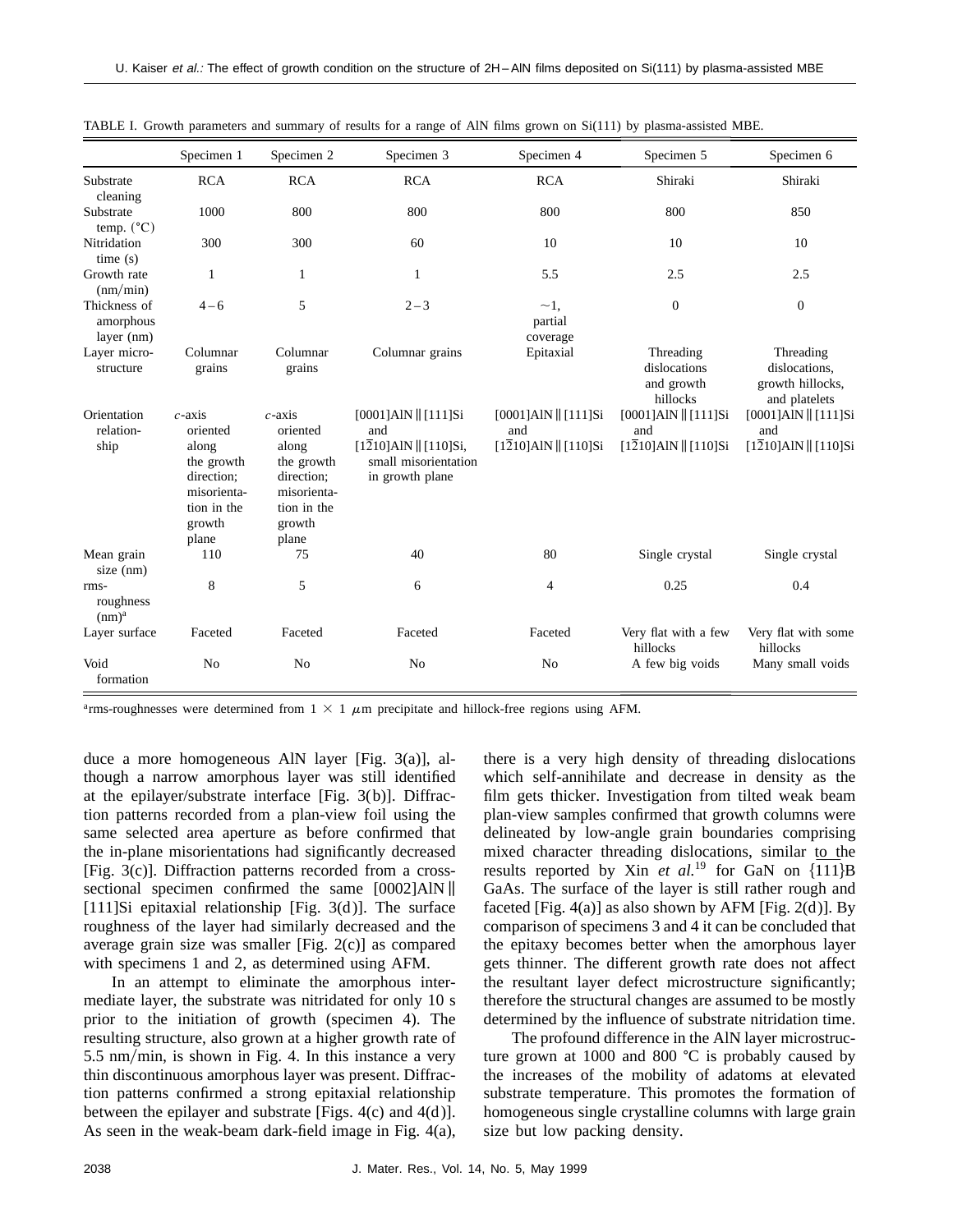

FIG. 1. (a) Cross-sectional TEM micrographs of the AlN layer grown at 1000 °C and 300 s nitridation time showing columnar layer structure and a faceted layer surface. This image was taken in an underfocus condition using the Fresnel contrast to enhance the visibility of space between the columns. In ( b) the high-resolution TEM image taken in the [110] direction of Si shows amorphous-like contrast between columns. (c) High-resolution TEM image showing misoriented grains in the initial stage of growth and thick amorphous interface as arrowed by "A." (d) and (e) are SAD patterns in cross section and plan view, respectively, demonstrating a good *c*-axis orientation and a strong in-plane misorientation.

The exposure of the Si substrate to activated nitrogen before Al exposure leads to a reaction between the silicon and nitrogen causing the formation of an amorphous layer presumed to be  $Si<sub>3</sub>N<sub>4</sub>$  of about 5 nm thickness as observed after 300 s of nitridation. This interlayer is probably responsible for the misorientation of the columns in the plane of growth, in view of the lack of registry with the original Si(111) substrate. Although it was not possible to completely remove the amorphous interlayer, a discontinuous amorphous layer was remnant for the very shortest nitridation times used, and its influence on the evolution of the AlN deposit was considerably reduced. The implication here is that seeded growth has occurred to retain strong epitaxial relationship with the substrate. It should be noted that the rms roughness of an area of  $1000 \times 1000$  nm of the substrate was found to be 2.0 nm after RCA cleaning (measured before deposition), giving rise to the faceted AlN layer surfaces which were always observed using



FIG. 2. Plan-view AFM micrographs (a) and (f) corresponding to specimens 1 to 6. In (a), (b), (c), (e), and (f) the size of the scanned area is  $1 \times 1 \mu$ m. In (d) it is 500  $\times$  500 nm where a higher resolution was achieved in the upper part of the image where the grain facets are clearly resolved.

this cleaning method. The rms roughnesses of the AlN layer achieved on these substrates are in the range of 5 nm which is similar or slightly below that reported by other workers.20,23

## **B. Growth on substrates cleaned with the Shiraki method**

We now report on the influence of an alternative Si substrate cleaning method<sup>18</sup> on the structure of the AlN films (specimens 5 and 6). The Si substrate surface roughness measured over an area of  $1000 \times 1000$  nm was reduced by a factor of 5 to 0.4 nm, as compared with Si cleaned using the RCA method. The remnant oxide on the Si-surface after applying the Shiraki cleaning method will be easily desorbed during substrate heating up to 900  $\degree$ C before deposition as distinct from the RCA cleaned material where a hydrogen termination layer will still passivate the Si-surface at the growth temperatures used. Growth on Shiraki-cleaned substrates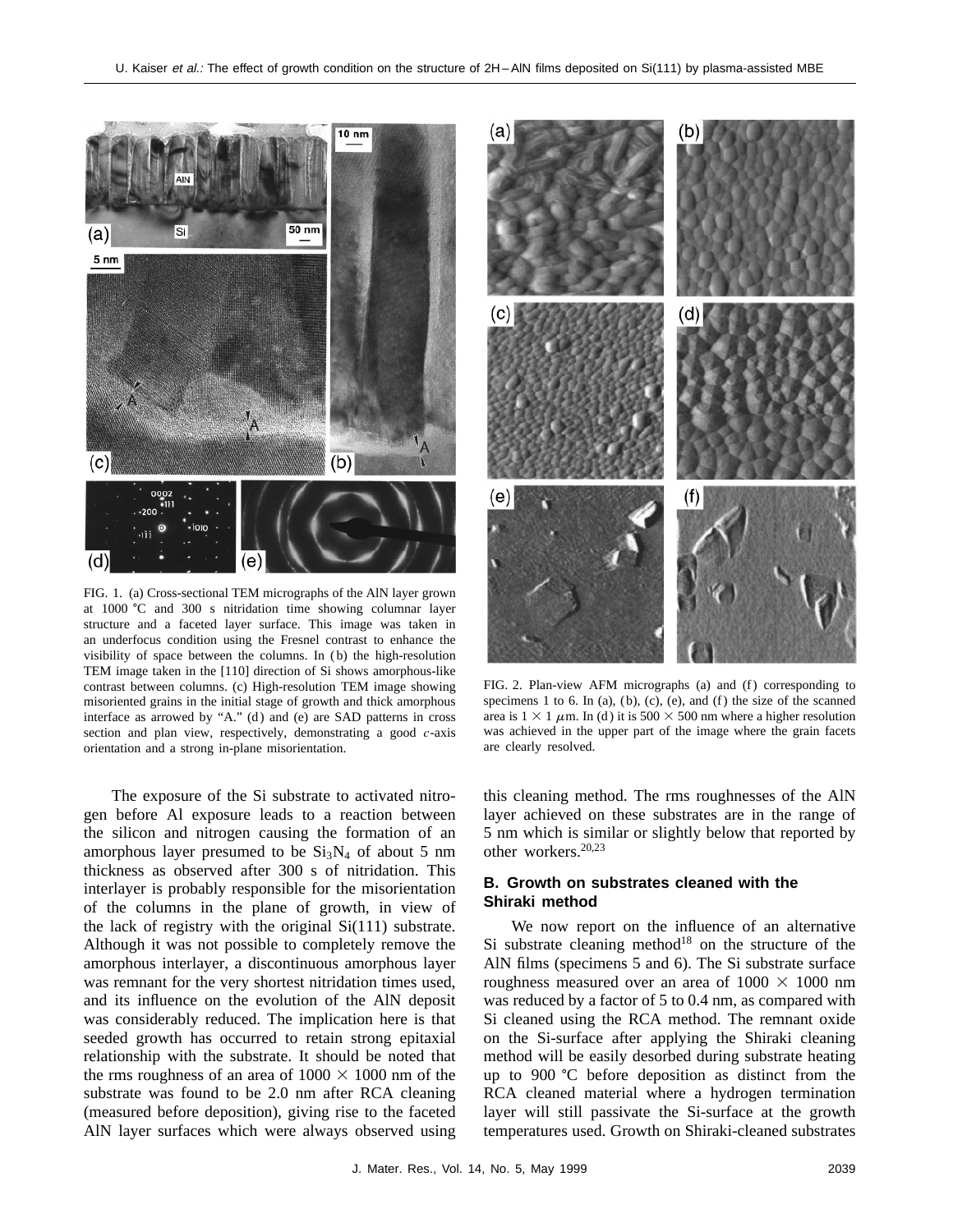

FIG. 3. (a) TEM bright-field micrograph of a cross section of specimen 3 formed at 800  $^{\circ}$ C and 60 s nitridation time showing strain at the interface, a transition region of about 100 nm layer thickness, and a faceted layer surface. In ( b) the amorphous region of about 2 nm thickness between the Si substrate and the AlN layer is shown in high resolution in the  $[110]$  direction of Si. In (c) and (d) the plan view and cross section diffraction patterns demonstrate a good *c*-axis and in-plane orientation.



FIG. 4. (a) Dark-field micrograph of AlN (specimen 4) formed at 800 °C with 10 s nitridation time. Most threading dislocations visible are of mixed type, and their density is much higher in a transition zone of about 200 nm thickness than in the subsequent part of the layer. A high-resolution TEM micrograph taken at the [112] zone of Si is seen in (b) showing that no continuous amorphous interface region (marked at A) is present. The SAD patterns in  $(c)$  and  $(d)$  show that the layer is epitaxial to the substrate.

at 800 °C after an *in situ* nitridation time of 10 s resulted in a single crystalline layer which exhibited a welldefined epilayer/substrate interface as seen from the high-resolution TEM image of Fig. 5(a) free of any



FIG. 5. (a) High-resolution TEM micrograph of the Si/AlN interface region of specimen 5 (see Table I) observed along the Si[112] axis showing the flatness of the interface region and the absence of an amorphous layer. The marked area is shown in more detail in (b), demonstrating the lattice parameter fit of  $4a_{Si}$  to  $5a_{AlN}$  in most cases.

amorphous interlayer. The Si substrate is predominantly atomically flat with some bilayer steps, as seen in more detail in Fig. 5(b). The transition between Si and AlN is very sharp in agreement with results recently reported by Bourret *et al.*<sup>21</sup> It was determined from Fig. 5(b) that the lattice parameter condition of  $4a_{Si} - 5a_{AlN}$  is fulfilled along the whole interface in accordance with the calculated ratio of  $0.76$  for  $0.22$  Si and  $\overline{2}110$  AlN fringes, implying a periodic array of interfacial misfit dislocations.

Another striking feature of the structure of specimen 5 is the extremely flat epilayer surface [Fig. 6(a)], with a roughness of only 1–2 atomic layers [e.g., background of Fig. 2(e)]. Although a small number of regions exhibit hillock structures which are the same as in specimen 6 [e.g., Fig. 7(a), features denoted F], it is not clear whether these hillocks and the corresponding features seen in the plan-view AFM image of Fig. 2(e) are the same (this question is presently under further investigation). The main defects within this single crystal epilayer are threading dislocations of mixed character. However, it should be noted that voids are present in the Si substrate just underneath the epilayer  $[Fig. 6(b)]$ . The highly magnified image of Fig.  $6(d)$  shows clearly that the void is bounded by amorphous material. The adjacent crystalline Si substrate and AlN layer are indicated. It is interesting to note that the line of the original epilayer/substrate interface is retained above this void which discounts the possibility of etching of the substrate prior to growth (otherwise the void would become filled in). In addition, these voids are visible in the light microscope after the deposition; therefore it is not possible that they were created during TEM specimen preparation. However, no remarkable evidence for Si was found in the layer using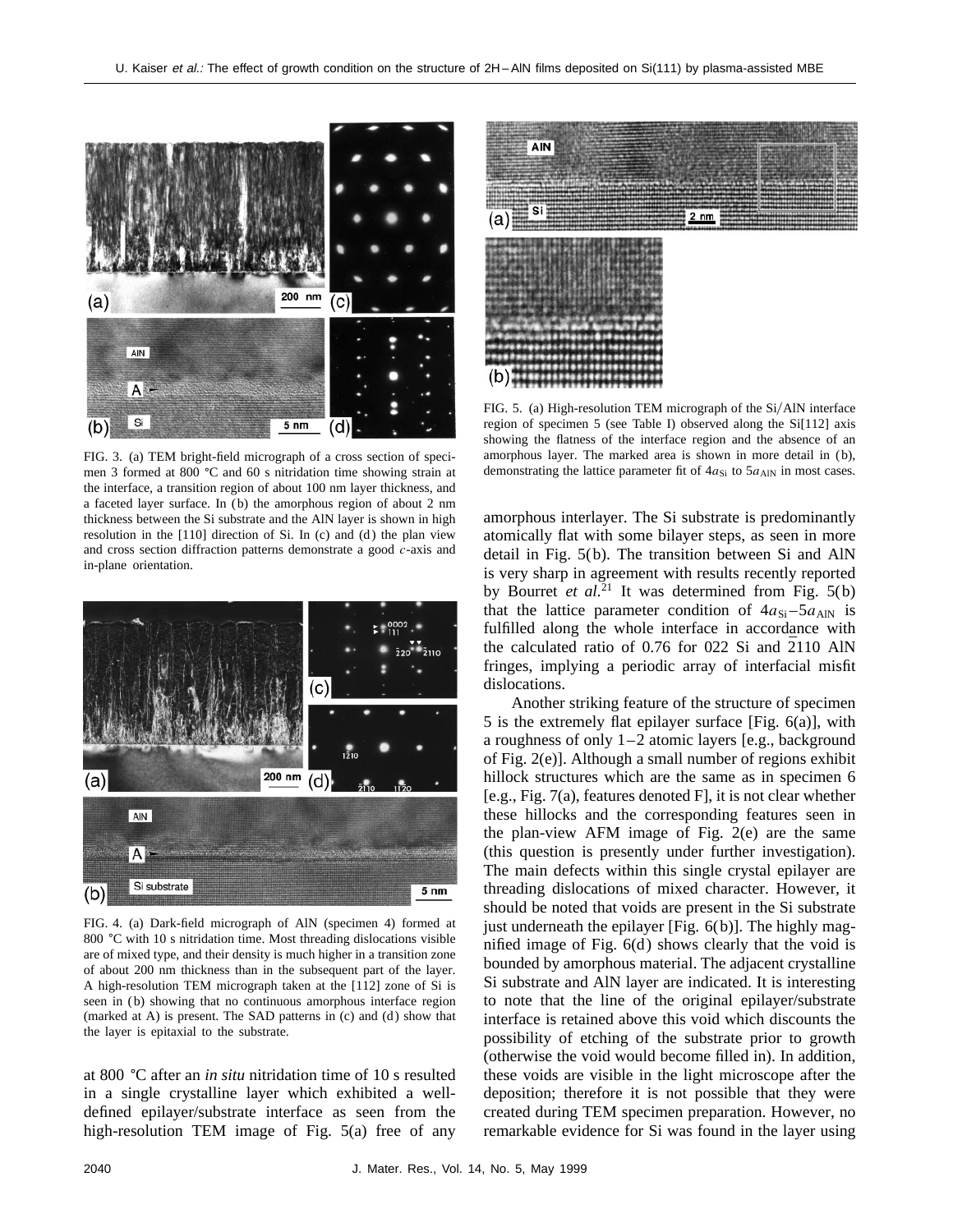

FIG. 6. Bright-field TEM images of specimen 5 grown at 800  $^{\circ}$ C (see Table I) showing in (a) a very homogeneous single crystalline AlN film [see diffraction pattern in (c)] with an extremely flat layer surface corresponding to the atomically flat sharp interface as seen in Fig. 5. In (b) a void is shown which apparently appears in the Si substrate. (d) shows a high-resolution TEM image obtained along the  $[112]$  axis of Si showing the void of ( b) and demonstrates that it is surrounded by amorphous material.

EDX analysis, so the implication is that Si is lost from the substrate, has presumably diffused through the layer, and become desorbed from the growth surface (work is continuing to clarify this remarkable observation).

Growing at a higher substrate temperature of  $\sim$ 850 °C but otherwise under the same growth conditions (specimen 6) leads to the appearance of a higher density of smaller voids in the substrate as well as to greater extent of hillock formation [Figs. 7(a) and 7(c)] in the AlN film. The hillocks are single crystal, spread through the whole epilayer, and form "caps" on the surface. The AFM image of the surface of specimen 6 [Fig.  $2(f)$ ] also shows the combination of a high density of hillocks and a high background flatness of the layer surface. It is noted that these hillocks are sometimes connected with the location of voids under the AlN layer in the Si substrate (Figs.  $7(a)$  and  $7(c)$ ). The features marked at V in Fig. 7(a) are possibly voids in the initial



FIG. 7. Bright-field and dark-field TEM images of specimen 6 grown at 850 °C showing a homogeneous single crystalline layer with different kinds of defects as hillocks, marked "F" in (a) and (c), voids marked "V" in (c) and (a), and precipitates marked as "P" in (b).

stage of formation. However, as was again confirmed by EDX analysis, the hillocks do not contain Si, and their Al content was found not to differ from the Al content of the entire layer (it was not possible to investigate the nitrogen content using our x-ray detector). Indeed, both plan-view and cross-sectional investigations suggested that the hillocks comprise the same phase of AlN. It is interesting to note that misorientation between 0001 directions of the hillocks and the film is quite large up to 35°. Void formation in the first instance is possibly associated with the high stress between the layer and the substrate. This observation is similar to the void formation found in  $SiC/Si$ ,<sup>22</sup> where voids start to grow at substrate defects, thereby enhancing the diffusion of Si along layer defects. In specimens 1 to 4 (Table I), interfacial stresses were reduced by the presence of an amorphous interlayer, and no voids were observed.

In addition, the AlN layer surfaces grown on Shirakicleaned substrates sometimes exhibit flat platelike crystals, denoted by P in Fig. 7(b), delineating a well-defined interface with the epilayer growth surface. Using EDX analysis it was found that such platelike crystals on top of the AlN layer do contain Si. Dark-field crosssectional images obtained using Si reflections show similar contrast from the Si substrate and the platelike crystals. Therefore we may draw the conclusion that these platelike crystals are single crystalline Si. This is similar to the observation of single crystalline Si on top of a SiC layer grown on Si(111) which exhibit voids in the substrate.<sup>22</sup> However, the shape of these Si platelets was different for the case of SiC growth, reflecting their different registry with the growth surface lattice.

The absence of an amorphous layer for single crystal AlN layers grown on O-terminated Si substrates prepared